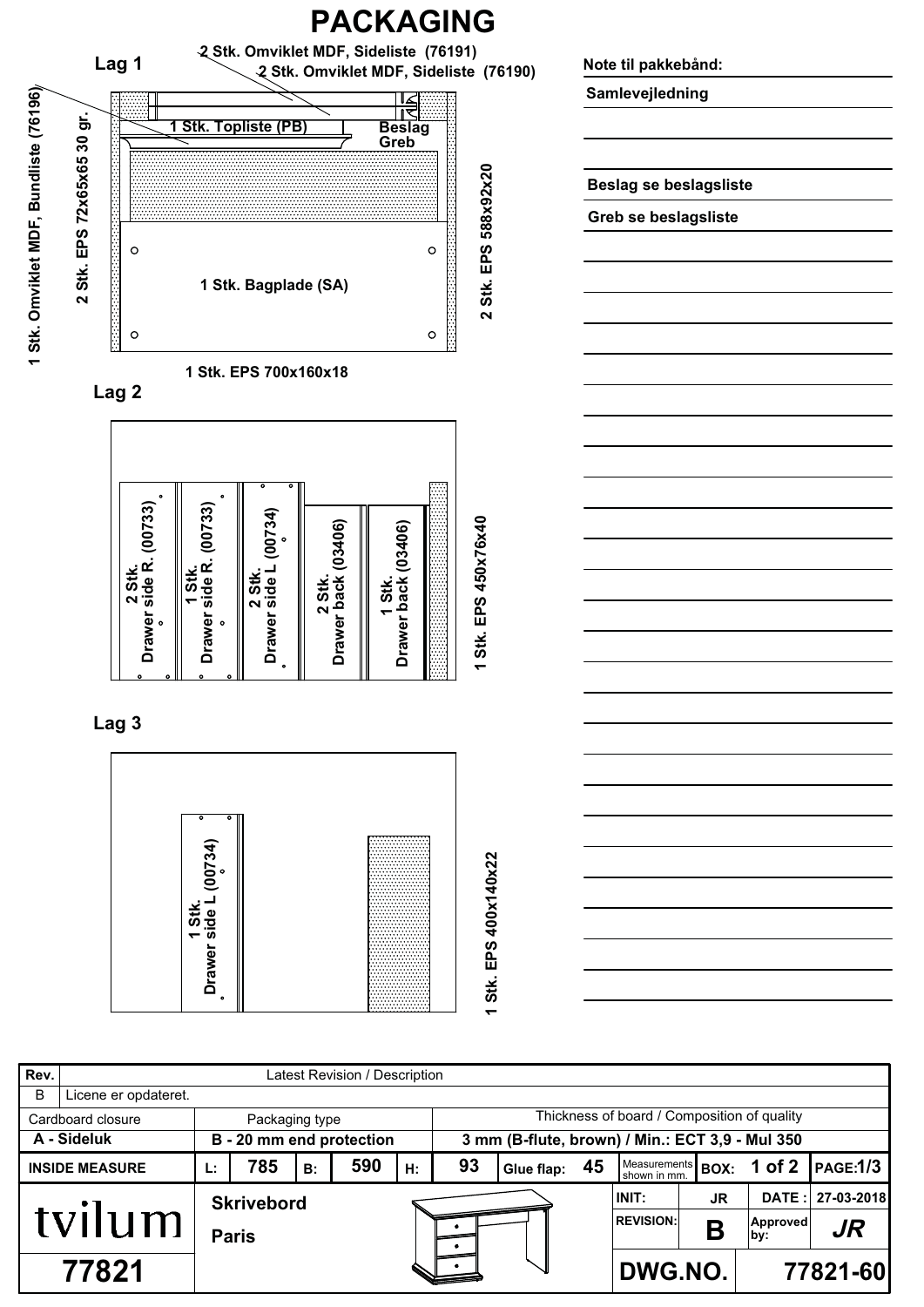### **PACKAGING**

### Lag 4

### Lag<sub>5</sub>



### Lag 6

Rev. Latest Revision / Description  $\overline{B}$ Licene er opdateret. Thickness of board / Composition of quality Cardboard closure Packaging type A - Sideluk 3 mm (B-flute, brown) / Min.: ECT 3,9 - Mul 350 B - 20 mm end protection Measurements<br>shown in mm. 93  $1$  of  $2$ **INSIDE MEASURE** 785 590 45 **PAGE:2/3** L:  $B:$  $H:$ Glue flap: **BOX:** 27-03-2018 INIT: DATE: JR **Skrivebord** tvilum **REVISION:** Approved<br>by:  $J<sub>R</sub>$ B **Paris**  $\bullet$ 77821 DWG.NO. 77821-60 .

Note til pakkebånd:

Kugleudtræk se beslagsliste

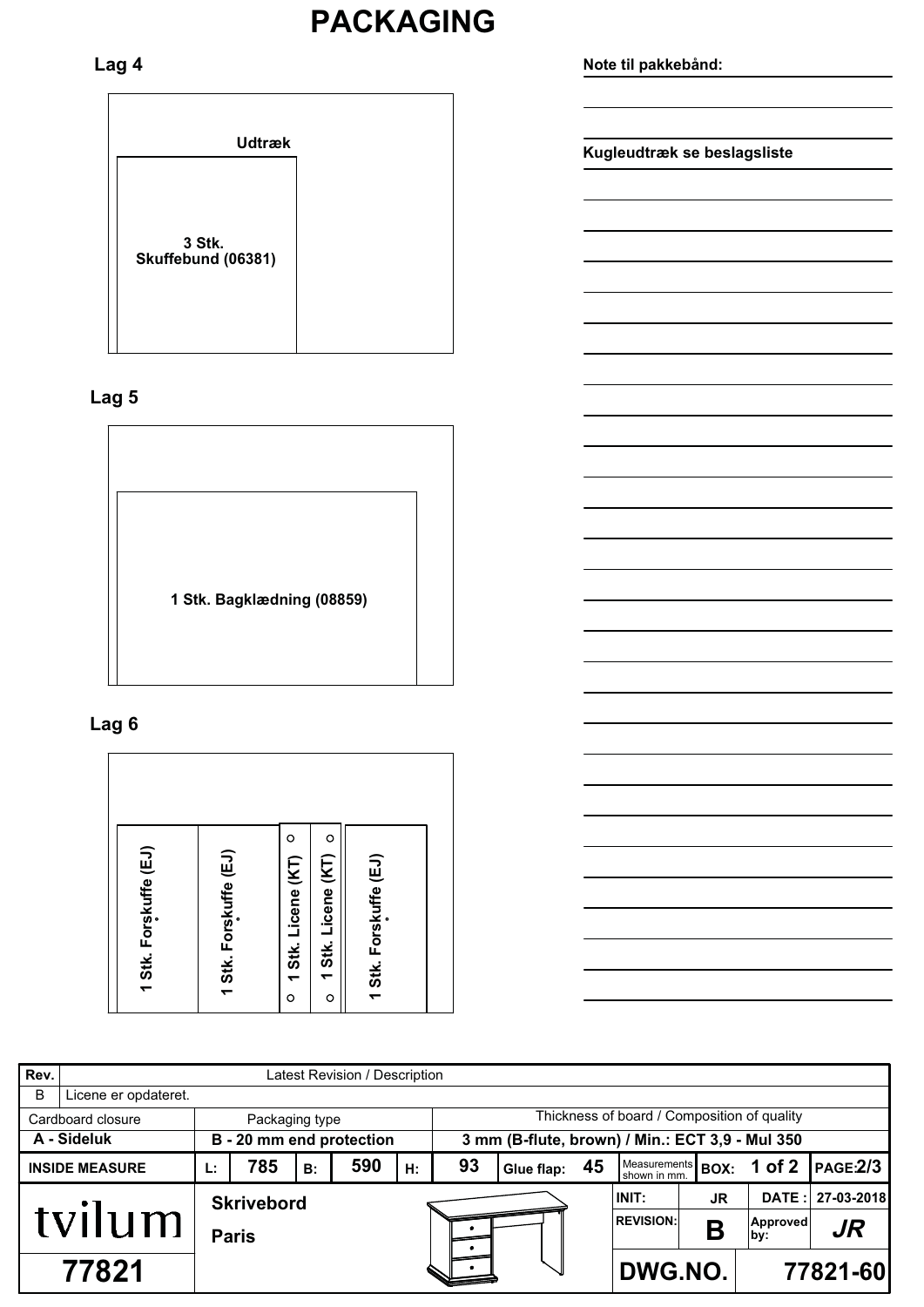# **PACKAGING**

### Note til pakkebånd:

### Lag<sub>7</sub>



#### 1 Stk. EPS 585x22x22

| Rev.        | Latest Revision / Description |              |                   |    |                          |    |                                                 |               |  |                                   |     |                 |                 |  |
|-------------|-------------------------------|--------------|-------------------|----|--------------------------|----|-------------------------------------------------|---------------|--|-----------------------------------|-----|-----------------|-----------------|--|
| B           | Licene er opdateret.          |              |                   |    |                          |    |                                                 |               |  |                                   |     |                 |                 |  |
|             | Cardboard closure             |              | Packaging type    |    |                          |    | Thickness of board / Composition of quality     |               |  |                                   |     |                 |                 |  |
| A - Sideluk |                               |              |                   |    | B - 20 mm end protection |    | 3 mm (B-flute, brown) / Min.: ECT 3,9 - Mul 350 |               |  |                                   |     |                 |                 |  |
|             | <b>INSIDE MEASURE</b>         | Ŀ.           | 785               | B: | 590                      | H: | 93                                              | Glue flap: 45 |  | Measurements BOX:<br>shown in mm. |     | 1 of $2$        | <b>PAGE:3/3</b> |  |
| tvilum      |                               |              | <b>Skrivebord</b> |    |                          |    |                                                 |               |  | INIT:                             | JR. | DATE:           | 27-03-2018      |  |
|             |                               | <b>Paris</b> |                   |    |                          |    |                                                 |               |  | <b>REVISION:</b>                  | R   | Approved<br>by: | $J\!R$          |  |
| 77821       |                               |              |                   |    |                          |    |                                                 |               |  | DWG.NO.                           |     |                 | 77821-60        |  |